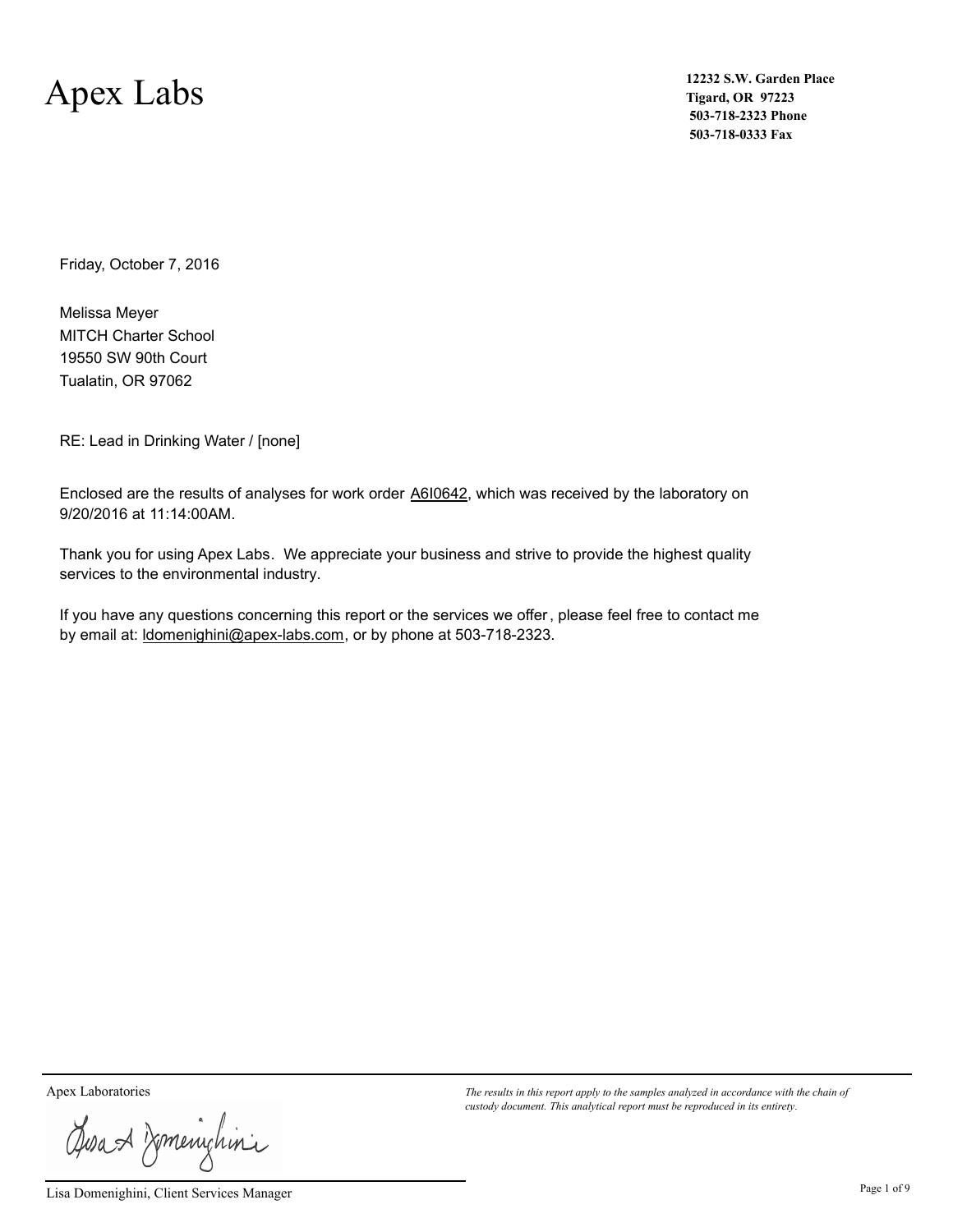# Apex Labs **12232 S.W. Garden Place**

**Tigard, OR 97223 503-718-2323 Phone 503-718-0333 Fax**

| <b>MITCH Charter School</b>   |                                | Project: Lead in Drinking Water |                |  |  |  |  |
|-------------------------------|--------------------------------|---------------------------------|----------------|--|--|--|--|
| 19550 SW 90th Court           | Project Number: [none]         |                                 | Reported:      |  |  |  |  |
| Tualatin, OR 97062            | Project Manager: Melissa Meyer |                                 | 10/07/16 16:29 |  |  |  |  |
| ANALYTICAL REPORT FOR SAMPLES |                                |                                 |                |  |  |  |  |
| <b>SAMPLE INFORMATION</b>     |                                |                                 |                |  |  |  |  |

| Sample ID                               | <b>Laboratory ID</b> | <b>Matrix</b>  | <b>Date Sampled</b> | <b>Date Received</b> |
|-----------------------------------------|----------------------|----------------|---------------------|----------------------|
| P801 Gym Sink                           | A6I0642-01           | Drinking Water | 09/20/16 06:45      | 09/20/16 11:14       |
| <b>P803 Girls' Bathroom</b>             | A6I0642-02           | Drinking Water | 09/20/16 06:45      | 09/20/16 11:14       |
| P803 Boys' Bathroom                     | A6I0642-03           | Drinking Water | 09/20/16 06:45      | 09/20/16 11:14       |
| <b>P801 Pass Through Girls Bathroom</b> | A6I0642-04           | Drinking Water | 09/20/16 06:45      | 09/20/16 11:14       |
| <b>P801 Pass Through Boys Bathroom</b>  | A6I0642-05           | Drinking Water | 09/20/16 06:45      | 09/20/16 11:14       |
| <b>P801 East Fountain A</b>             | A6I0642-06           | Drinking Water | 09/20/16 06:40      | $09/20/16$ 11:14     |
| <b>P801 East Fountain B</b>             | A6I0642-07           | Drinking Water | 09/20/16 06:40      | 09/20/16 11:14       |
| P801 Office Sink                        | A6I0642-08           | Drinking Water | 09/20/16 06:30      | $09/20/16$ 11:14     |
| <b>P801Science Lab</b>                  | A6I0642-09           | Drinking Water | 09/20/16 06:35      | $09/20/16$ 11:14     |
| <b>P801West Fountain A</b>              | A6I0642-10           | Drinking Water | 09/20/16 06:35      | $09/20/16$ 11:14     |
| <b>P801West Fountain B</b>              | A6I0642-11           | Drinking Water | 09/20/16 06:35      | 09/20/16 11:14       |
| <b>P801 Office Bathroom A</b>           | A6I0642-12           | Drinking Water | 09/20/16 06:30      | 09/20/16 11:14       |
| <b>P801 Office Bathroom B</b>           | A6I0642-13           | Drinking Water | 09/20/16 06:30      | 09/20/16 11:14       |

Josan Zmenighini

Lisa Domenighini, Client Services Manager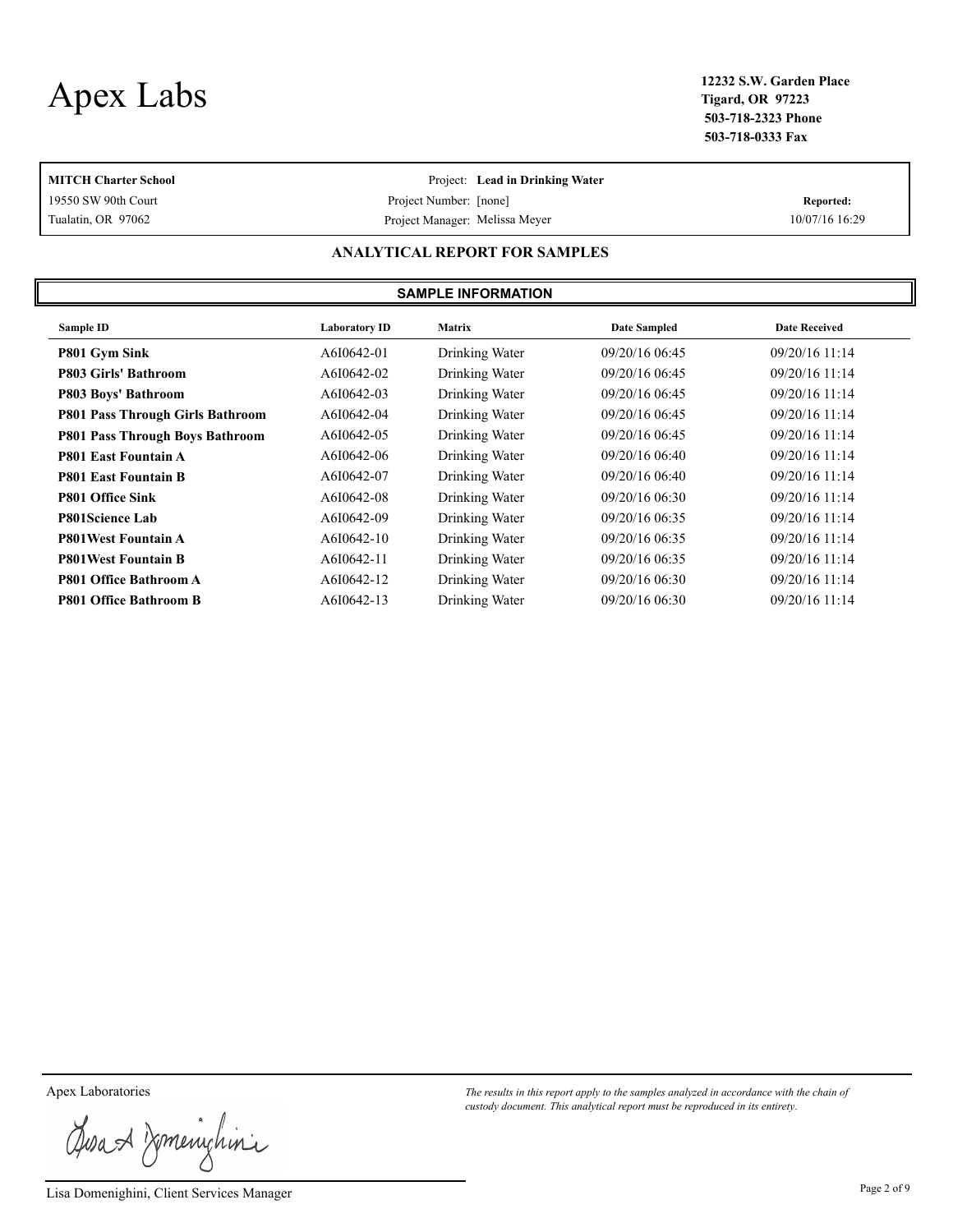| MITCH Charter School |                                | Project: Lead in Drinking Water |                |
|----------------------|--------------------------------|---------------------------------|----------------|
| 19550 SW 90th Court  | Project Number: [none]         |                                 | Reported:      |
| Tualatin, OR 97062   | Project Manager: Melissa Meyer |                                 | 10/07/16 16:29 |
|                      |                                |                                 |                |

#### **ANALYTICAL SAMPLE RESULTS**

| Total Metals in Drinking Water by EPA 200.8 (ICPMS) |        |            |                               |               |              |                |           |       |
|-----------------------------------------------------|--------|------------|-------------------------------|---------------|--------------|----------------|-----------|-------|
|                                                     |        |            | Reporting                     |               |              |                |           |       |
| Analyte                                             | Result | <b>MDL</b> | Limit                         | Units         | Dilution     | Date Analyzed  | Method    | Notes |
| P801 Gym Sink (A6l0642-01)                          |        |            | <b>Matrix: Drinking Water</b> |               |              |                |           |       |
| Batch: 6100184                                      |        |            |                               |               |              |                |           |       |
| Lead                                                | 4.14   |            | 0.200                         | $\text{ug/L}$ | -1           | 10/05/16 15:18 | EPA 200.8 |       |
| P803 Girls' Bathroom (A610642-02)                   |        |            | <b>Matrix: Drinking Water</b> |               |              |                |           |       |
| Batch: 6100184                                      |        |            |                               |               |              |                |           |       |
| Lead                                                | 14.9   |            | 0.200                         | $\text{ug/L}$ | 1            | 10/05/16 15:22 | EPA 200.8 |       |
| P803 Boys' Bathroom (A610642-03)                    |        |            | <b>Matrix: Drinking Water</b> |               |              |                |           |       |
| Batch: 6100184                                      |        |            |                               |               |              |                |           |       |
| Lead                                                | 3.90   |            | 0.200                         | $\text{ug/L}$ | 1            | 10/05/16 15:23 | EPA 200.8 |       |
| P801 Pass Through Girls Bathroom (A610642-04)       |        |            | <b>Matrix: Drinking Water</b> |               |              |                |           |       |
| Batch: 6100184                                      |        |            |                               |               |              |                |           |       |
| Lead                                                | 1.61   |            | 0.200                         | $\mu$ g/L     | $\mathbf{1}$ | 10/05/16 15:25 | EPA 200.8 |       |
| P801 Pass Through Boys Bathroom (A610642-05)        |        |            | <b>Matrix: Drinking Water</b> |               |              |                |           |       |
| Batch: 6100184                                      |        |            |                               |               |              |                |           |       |
| Lead                                                | 1.67   |            | 0.200                         | $\mu$ g/L     | $\mathbf{1}$ | 10/05/16 15:26 | EPA 200.8 |       |
| P801 East Fountain A (A610642-06)                   |        |            | <b>Matrix: Drinking Water</b> |               |              |                |           |       |
| Batch: 6100184                                      |        |            |                               |               |              |                |           |       |
| Lead                                                | ND     |            | 0.200                         | $\text{ug/L}$ | $\mathbf{1}$ | 10/05/16 15:28 | EPA 200.8 |       |
| P801 East Fountain B (A610642-07)                   |        |            | <b>Matrix: Drinking Water</b> |               |              |                |           |       |
| Batch: 6100184                                      |        |            |                               |               |              |                |           |       |
| Lead                                                | 0.278  |            | 0.200                         | $\text{ug/L}$ | $\mathbf{1}$ | 10/05/16 15:30 | EPA 200.8 |       |
| P801 Office Sink (A6l0642-08)                       |        |            | <b>Matrix: Drinking Water</b> |               |              |                |           |       |
| Batch: 6100184                                      |        |            |                               |               |              |                |           |       |
| Lead                                                | 1.89   |            | 0.200                         | $\mu$ g/L     | $\mathbf{1}$ | 10/05/16 15:31 | EPA 200.8 |       |
| P801Science Lab (A6l0642-09)                        |        |            | <b>Matrix: Drinking Water</b> |               |              |                |           |       |
| Batch: 6100231                                      |        |            |                               |               |              |                |           |       |
| Lead                                                | 13.7   |            | 0.200                         | $\mu$ g/L     | $\mathbf{1}$ | 10/05/16 16:25 | EPA 200.8 | DW-D  |
| P801West Fountain A (A6l0642-10)                    |        |            | <b>Matrix: Drinking Water</b> |               |              |                |           |       |
| Batch: 6100184                                      |        |            |                               |               |              |                |           |       |
| Lead                                                | ND     |            | 0.200                         | $\mu$ g/L     | $\mathbf{1}$ | 10/05/16 15:33 | EPA 200.8 |       |
| P801West Fountain B (A610642-11RE1)                 |        |            | <b>Matrix: Drinking Water</b> |               |              |                |           |       |
| Batch: 6100184                                      |        |            |                               |               |              |                |           |       |
| Lead                                                | ND     |            | 0.200                         | $\text{ug/L}$ | -1           | 10/05/16 17:57 | EPA 200.8 |       |
| P801 Office Bathroom A (A610642-12)                 |        |            | <b>Matrix: Drinking Water</b> |               |              |                |           |       |
|                                                     |        |            |                               |               |              |                |           |       |

Josan Zmenighini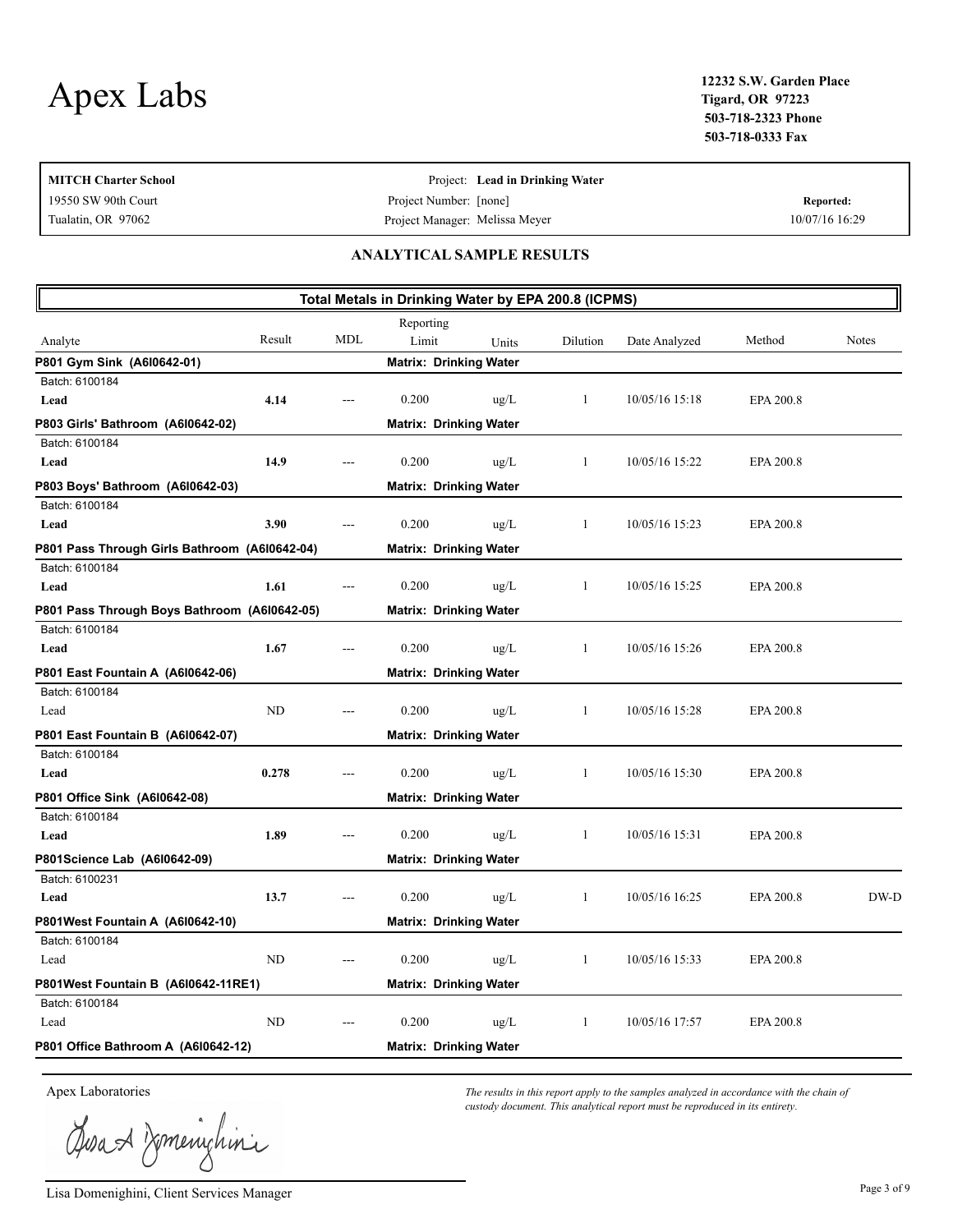| 19550 SW 90th Court<br>Project Number: [none]<br>Reported: | <b>MITCH Charter School</b> | Project: Lead in Drinking Water |                |
|------------------------------------------------------------|-----------------------------|---------------------------------|----------------|
|                                                            |                             |                                 |                |
| Project Manager: Melissa Meyer                             | Tualatin, OR 97062          |                                 | 10/07/16 16:29 |

#### **ANALYTICAL SAMPLE RESULTS**

| Total Metals in Drinking Water by EPA 200.8 (ICPMS)                  |        |            |           |               |          |                |           |              |  |
|----------------------------------------------------------------------|--------|------------|-----------|---------------|----------|----------------|-----------|--------------|--|
|                                                                      |        |            | Reporting |               |          |                |           |              |  |
| Analyte                                                              | Result | <b>MDL</b> | Limit     | Units         | Dilution | Date Analyzed  | Method    | <b>Notes</b> |  |
| P801 Office Bathroom A (A610642-12)<br><b>Matrix: Drinking Water</b> |        |            |           |               |          |                |           |              |  |
| Batch: 6100184                                                       |        |            |           |               |          |                |           |              |  |
| Lead                                                                 | 1.89   | $- - -$    | 0.200     | $\text{ug/L}$ |          | 10/05/16 15:40 | EPA 200.8 |              |  |
| P801 Office Bathroom B (A610642-13)<br><b>Matrix: Drinking Water</b> |        |            |           |               |          |                |           |              |  |
| Batch: 6100184                                                       |        |            |           |               |          |                |           |              |  |
| Lead                                                                 | 1.84   | $- - -$    | 0.200     | $\text{ug/L}$ |          | 10/05/16 15:42 | EPA 200.8 |              |  |

Josan Zmenighini

Lisa Domenighini, Client Services Manager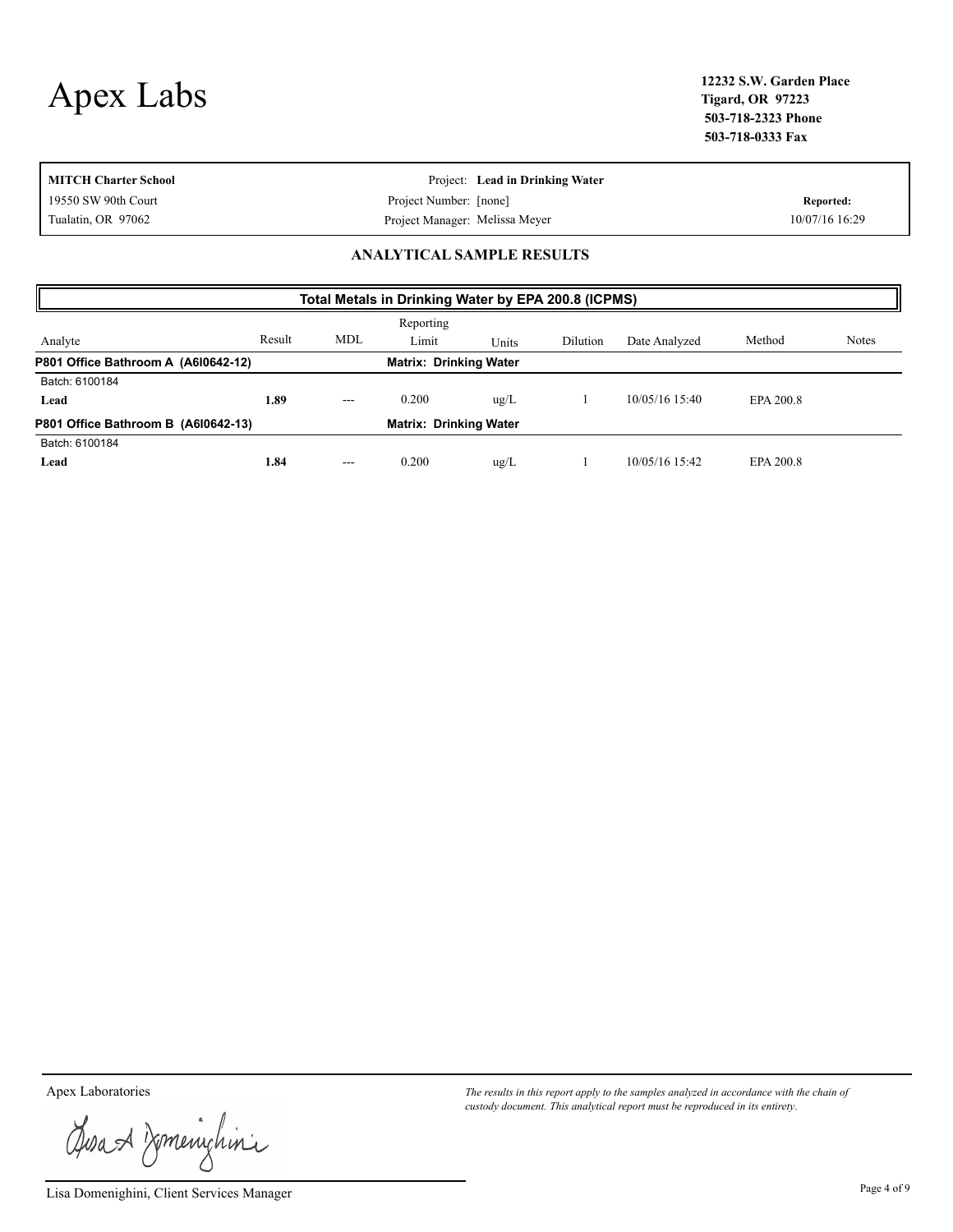|           | 12232 S.W. Garden Place |
|-----------|-------------------------|
| Apex Labs | <b>Tigard, OR 97223</b> |
|           | E03 E10 3333 DL         |

**Tigard, OR 97223 503-718-2323 Phone 503-718-0333 Fax**

| Project: Lead in Drinking Water |                                                          |
|---------------------------------|----------------------------------------------------------|
|                                 | Reported:                                                |
|                                 | 10/07/16 16:29                                           |
|                                 | Project Number: [none]<br>Project Manager: Melissa Meyer |

#### **QUALITY CONTROL (QC) SAMPLE RESULTS**

|                                                                       |        |            | Total Metals in Drinking Water by EPA 200.8 (ICPMS) |               |      |                                                   |                          |                       |                   |            |                     |              |
|-----------------------------------------------------------------------|--------|------------|-----------------------------------------------------|---------------|------|---------------------------------------------------|--------------------------|-----------------------|-------------------|------------|---------------------|--------------|
| Analyte                                                               | Result | <b>MDL</b> | Reporting<br>Limit                                  | Units         | Dil. | Spike<br>Amount                                   | Source<br>Result         | $%$ REC               | $%$ REC<br>Limits | <b>RPD</b> | <b>RPD</b><br>Limit | <b>Notes</b> |
| Batch 6100184 - Matrix Matched Direct Inject<br><b>Drinking Water</b> |        |            |                                                     |               |      |                                                   |                          |                       |                   |            |                     |              |
| <b>Blank (6100184-BLK1)</b>                                           |        |            |                                                     |               |      | Prepared: 10/04/16 10:44 Analyzed: 10/05/16 15:02 |                          |                       |                   |            |                     |              |
| <b>EPA 200.8</b>                                                      |        |            |                                                     |               |      |                                                   |                          |                       |                   |            |                     |              |
| Lead                                                                  | ND     | ---        | 0.200                                               | $\text{ug/L}$ |      |                                                   |                          |                       |                   |            |                     |              |
| LCS (6100184-BS1)                                                     |        |            |                                                     |               |      | Prepared: 10/04/16 10:44 Analyzed: 10/05/16 15:04 |                          |                       |                   |            |                     |              |
| <b>EPA 200.8</b>                                                      |        |            |                                                     |               |      |                                                   |                          |                       |                   |            |                     |              |
| Lead                                                                  | 17.0   | $---$      | 0.200                                               | $\text{ug/L}$ | 1    | 16.7                                              | $---$                    | 102                   | 85-115%           |            |                     |              |
| Batch 6100231 - EPA 3015A                                             |        |            |                                                     |               |      |                                                   |                          | <b>Drinking Water</b> |                   |            |                     |              |
| <b>Blank (6100231-BLK1)</b>                                           |        |            |                                                     |               |      | Prepared: 10/05/16 09:23                          | Analyzed: 10/05/16 15:38 |                       |                   |            |                     |              |
| EPA 200.8                                                             |        |            |                                                     |               |      |                                                   |                          |                       |                   |            |                     |              |
| Lead                                                                  | ND     | ---        | 0.200                                               | $\text{ug/L}$ |      | ---                                               |                          |                       |                   |            |                     |              |
| LCS (6100231-BS1)                                                     |        |            |                                                     |               |      | Prepared: 10/05/16 09:23 Analyzed: 10/05/16 15:40 |                          |                       |                   |            |                     |              |
| EPA 200.8                                                             |        |            |                                                     |               |      |                                                   |                          |                       |                   |            |                     |              |
| Lead                                                                  | 16.8   | $---$      | 0.200                                               | $\text{ug/L}$ | 1    | 16.7                                              | ---                      | 101                   | 85-115%           |            |                     |              |

Josan Zmenighini

Lisa Domenighini, Client Services Manager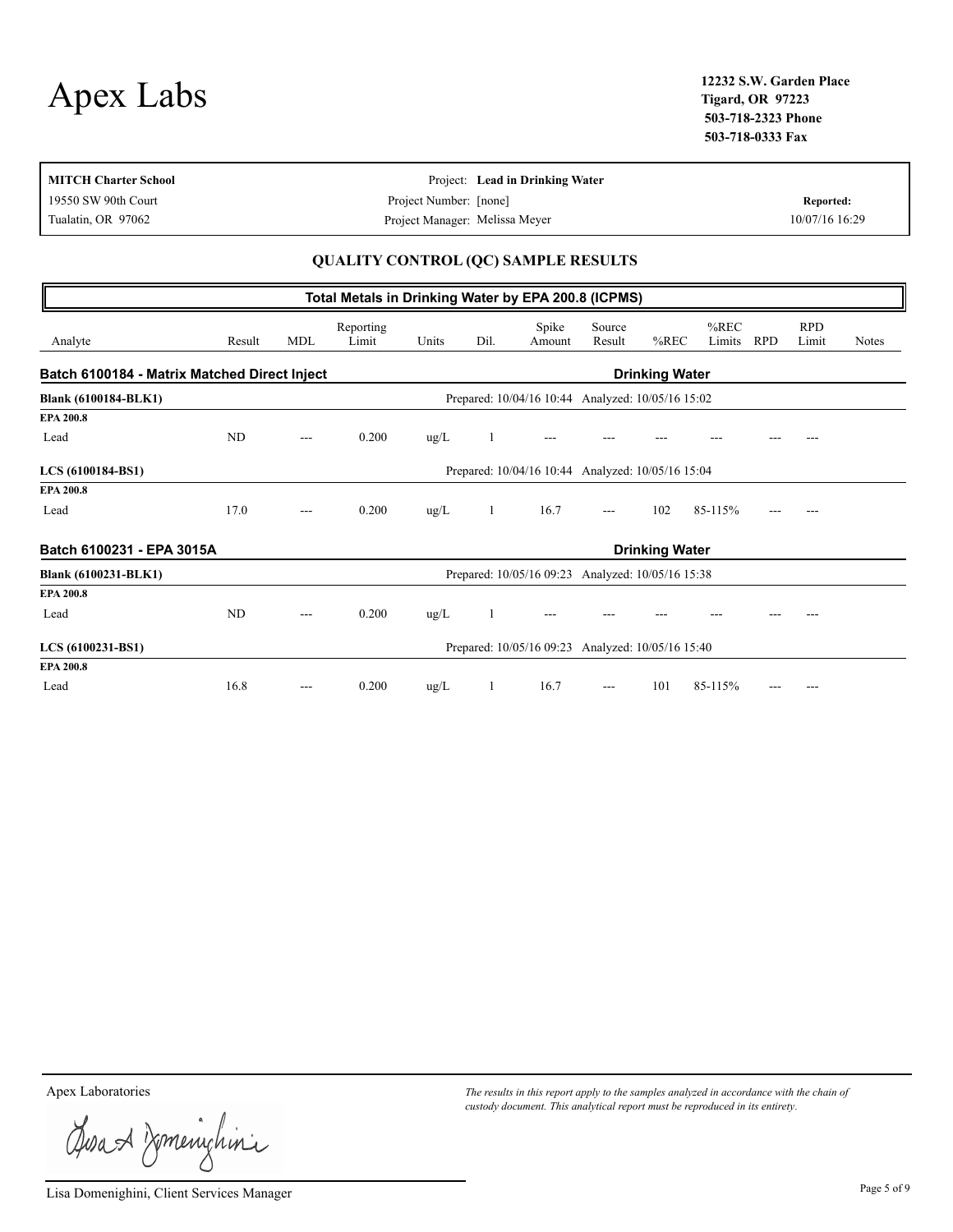**Tigard, OR 97223 503-718-2323 Phone 503-718-0333 Fax**

| <b>MITCH Charter School</b> |                                | Project: Lead in Drinking Water |                |
|-----------------------------|--------------------------------|---------------------------------|----------------|
| 19550 SW 90th Court         | Project Number: [none]         |                                 | Reported:      |
| Tualatin, OR 97062          | Project Manager: Melissa Meyer |                                 | 10/07/16 16:29 |

#### **SAMPLE PREPARATION INFORMATION**

| Total Metals in Drinking Water by EPA 200.8 (ICPMS) |             |           |                |                |               |               |         |  |
|-----------------------------------------------------|-------------|-----------|----------------|----------------|---------------|---------------|---------|--|
| Prep: EPA 3015A                                     |             |           |                |                | Sample        | Default       | RL Prep |  |
| Lab Number                                          | Matrix      | Method    | Sampled        | Prepared       | Initial/Final | Initial/Final | Factor  |  |
| Batch: 6100231                                      |             |           |                |                |               |               |         |  |
| A6I0642-09                                          | Drinking Wa | EPA 200.8 | 09/20/16 06:35 | 10/05/16 09:23 | 45mL/50mL     | 45mL/50mL     | 1.00    |  |
| <b>Prep: Matrix Matched Direct Inject</b>           |             |           |                |                | Sample        | Default       | RL Prep |  |
| Lab Number                                          | Matrix      | Method    | Sampled        | Prepared       | Initial/Final | Initial/Final | Factor  |  |
| Batch: 6100184                                      |             |           |                |                |               |               |         |  |
| A6I0642-01                                          | Drinking Wa | EPA 200.8 | 09/20/16 06:45 | 10/04/16 10:44 | 45mL/50mL     | 45mL/50mL     | 1.00    |  |
| A6I0642-02                                          | Drinking Wa | EPA 200.8 | 09/20/16 06:45 | 10/04/16 10:44 | 45mL/50mL     | 45mL/50mL     | 1.00    |  |
| A6I0642-03                                          | Drinking Wa | EPA 200.8 | 09/20/16 06:45 | 10/04/16 10:44 | 45mL/50mL     | 45mL/50mL     | 1.00    |  |
| A6I0642-04                                          | Drinking Wa | EPA 200.8 | 09/20/16 06:45 | 10/04/16 10:44 | 45mL/50mL     | 45mL/50mL     | 1.00    |  |
| A6I0642-05                                          | Drinking Wa | EPA 200.8 | 09/20/16 06:45 | 10/04/16 10:44 | 45mL/50mL     | 45mL/50mL     | 1.00    |  |
| A6I0642-06                                          | Drinking Wa | EPA 200.8 | 09/20/16 06:40 | 10/04/16 10:44 | 45mL/50mL     | 45mL/50mL     | 1.00    |  |
| A6I0642-07                                          | Drinking Wa | EPA 200.8 | 09/20/16 06:40 | 10/04/16 10:44 | 45mL/50mL     | 45mL/50mL     | 1.00    |  |
| A6I0642-08                                          | Drinking Wa | EPA 200.8 | 09/20/16 06:30 | 10/04/16 10:44 | 45mL/50mL     | 45mL/50mL     | 1.00    |  |
| A6I0642-10                                          | Drinking Wa | EPA 200.8 | 09/20/16 06:35 | 10/04/16 10:44 | 45mL/50mL     | 45mL/50mL     | 1.00    |  |
| A6I0642-11RE1                                       | Drinking Wa | EPA 200.8 | 09/20/16 06:35 | 10/04/16 10:44 | 45mL/50mL     | 45mL/50mL     | 1.00    |  |
| A6I0642-12                                          | Drinking Wa | EPA 200.8 | 09/20/16 06:30 | 10/04/16 10:44 | 45mL/50mL     | 45mL/50mL     | 1.00    |  |
| A6I0642-13                                          | Drinking Wa | EPA 200.8 | 09/20/16 06:30 | 10/04/16 10:44 | 45mL/50mL     | 45mL/50mL     | 1.00    |  |

Josan Zmenighini

Lisa Domenighini, Client Services Manager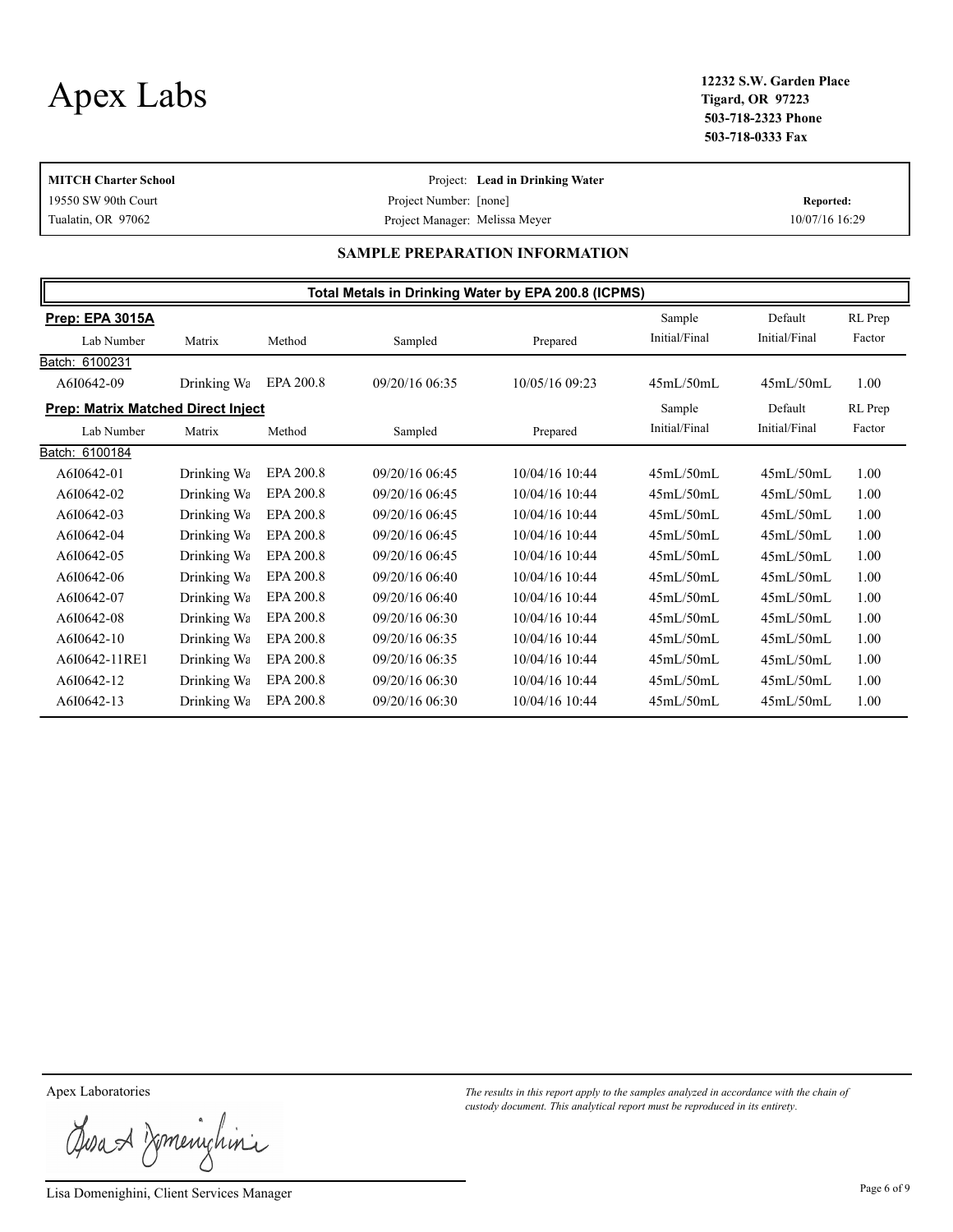# Apex Labs **12232 S.W. Garden Place**

**Tigard, OR 97223 503-718-2323 Phone 503-718-0333 Fax**

|                        | <b>MITCH Charter School</b>                                                                                                      | Project: Lead in Drinking Water                                                                                                                                                                                                                                                                                                                                                                                                                                                                                                                          |                  |  |  |  |
|------------------------|----------------------------------------------------------------------------------------------------------------------------------|----------------------------------------------------------------------------------------------------------------------------------------------------------------------------------------------------------------------------------------------------------------------------------------------------------------------------------------------------------------------------------------------------------------------------------------------------------------------------------------------------------------------------------------------------------|------------------|--|--|--|
|                        | 19550 SW 90th Court                                                                                                              | Project Number: [none]                                                                                                                                                                                                                                                                                                                                                                                                                                                                                                                                   | <b>Reported:</b> |  |  |  |
|                        | Tualatin, OR 97062                                                                                                               | Project Manager: Melissa Meyer                                                                                                                                                                                                                                                                                                                                                                                                                                                                                                                           | 10/07/16 16:29   |  |  |  |
|                        |                                                                                                                                  | <b>Notes and Definitions</b>                                                                                                                                                                                                                                                                                                                                                                                                                                                                                                                             |                  |  |  |  |
| Qualifiers:            |                                                                                                                                  |                                                                                                                                                                                                                                                                                                                                                                                                                                                                                                                                                          |                  |  |  |  |
| DW-D                   | Turbidity greater than 1 NTU. Sample was digested per EPA Method 200.8.                                                          |                                                                                                                                                                                                                                                                                                                                                                                                                                                                                                                                                          |                  |  |  |  |
|                        | Notes and Conventions:                                                                                                           |                                                                                                                                                                                                                                                                                                                                                                                                                                                                                                                                                          |                  |  |  |  |
| <b>DET</b>             | Analyte DETECTED                                                                                                                 |                                                                                                                                                                                                                                                                                                                                                                                                                                                                                                                                                          |                  |  |  |  |
| $\rm ND$               | Analyte NOT DETECTED at or above the reporting limit                                                                             |                                                                                                                                                                                                                                                                                                                                                                                                                                                                                                                                                          |                  |  |  |  |
| NR                     | Not Reported                                                                                                                     |                                                                                                                                                                                                                                                                                                                                                                                                                                                                                                                                                          |                  |  |  |  |
| dry                    | Sample results reported on a dry weight basis. Results listed as 'wet' or without 'dry'designation are not dry weight corrected. |                                                                                                                                                                                                                                                                                                                                                                                                                                                                                                                                                          |                  |  |  |  |
| <b>RPD</b>             | <b>Relative Percent Difference</b>                                                                                               |                                                                                                                                                                                                                                                                                                                                                                                                                                                                                                                                                          |                  |  |  |  |
| <b>MDL</b>             |                                                                                                                                  | If MDL is not listed, data has been evaluated to the Method Reporting Limit only.                                                                                                                                                                                                                                                                                                                                                                                                                                                                        |                  |  |  |  |
| <b>WMSC</b>            |                                                                                                                                  | Water Miscible Solvent Correction has been applied to Results and MRLs for volatiles soil samples per EPA 8000C.                                                                                                                                                                                                                                                                                                                                                                                                                                         |                  |  |  |  |
| Batch<br>QC            |                                                                                                                                  | Unless specifically requested, this report contains only results for Batch QC derived from client samples included in this report. All<br>analyses were performed with the appropriate Batch QC (including Sample Duplicates, Matrix Spikes and/or Matrix Spike Duplicates)<br>in order to meet or exceed method and regulatory requirements. Any exceptions to this will be qualified in this report. Complete Batch<br>QC results are available upon request. In cases where there is insufficient sample provided for Sample Duplicates and/or Matrix |                  |  |  |  |
|                        |                                                                                                                                  | Spikes, a Lab Control Sample Duplicate (LCS Dup) is analyzed to demonstrate accuracy and precision of the extraction and analysis.                                                                                                                                                                                                                                                                                                                                                                                                                       |                  |  |  |  |
| <b>Blank</b><br>Policy | the blank for organic analyses.                                                                                                  | Apex assesses blank data for potential high bias down to a level equal to $\frac{1}{2}$ the method reporting limit (MRL), except for conventional<br>chemistry and HCID analyses which are assessed only to the MRL. Sample results flagged with a B or B-02 qualifier are potentially<br>biased high if they are less than ten times the level found in the blank for inorganic analyses or less than five times the level found in                                                                                                                     |                  |  |  |  |
|                        |                                                                                                                                  | For accurate comparison of volatile results to the level found in the blank; water sample results should be divided by the dilution factor,<br>and soil sample results should be divided by 1/50 of the sample dilution to account for the sample prep factor.                                                                                                                                                                                                                                                                                           |                  |  |  |  |
|                        |                                                                                                                                  | Results qualified as reported below the MRL may include a potential high bias if associated with a B or B-02 qualified blank. B and<br>B-02 qualifications are not applied to J qualified results reported below the MRL.                                                                                                                                                                                                                                                                                                                                |                  |  |  |  |
|                        | Spikes, etc.                                                                                                                     | QC results are not applicable. For example, % Recoveries for Blanks and Duplicates, % RPD for Blanks, Blank Spikes and Matrix                                                                                                                                                                                                                                                                                                                                                                                                                            |                  |  |  |  |
| ***                    |                                                                                                                                  | Used to indicate a possible discrepancy with the Sample and Sample Duplicate results when the $\%$ RPD is not available. In this case                                                                                                                                                                                                                                                                                                                                                                                                                    |                  |  |  |  |

 \*\*\* Used to indicate a possible discrepancy with the Sample and Sample Duplicate results when the %RPD is not available. In this case, either the Sample or the Sample Duplicate has a reportable result for this analyte, while the other is Non Detect (ND).

Josa & Domenichina

Lisa Domenighini, Client Services Manager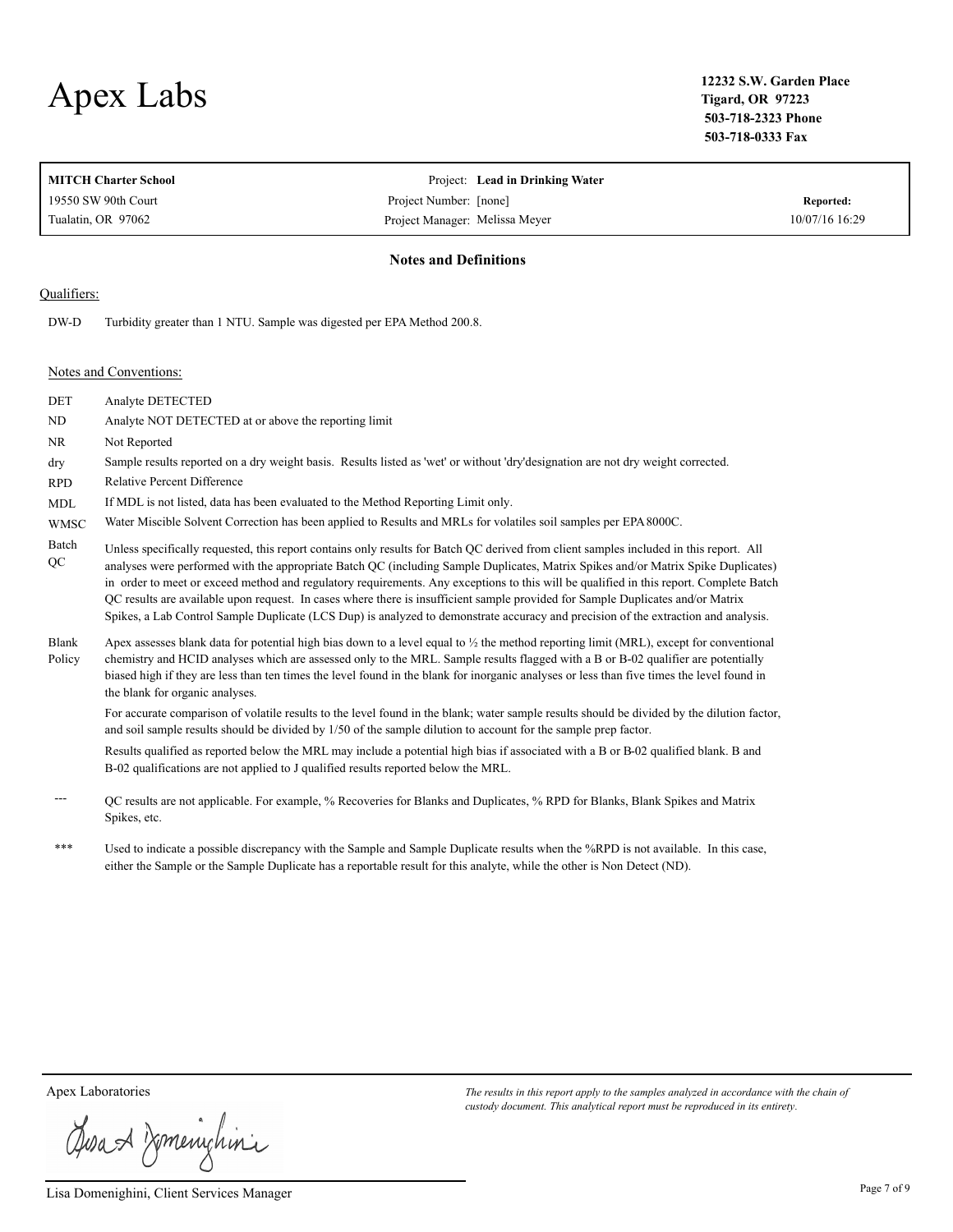

**Tigard, OR 97223 503-718-2323 Phone 503-718-0333 Fax**



Josan Komenighini

Lisa Domenighini, Client Services Manager